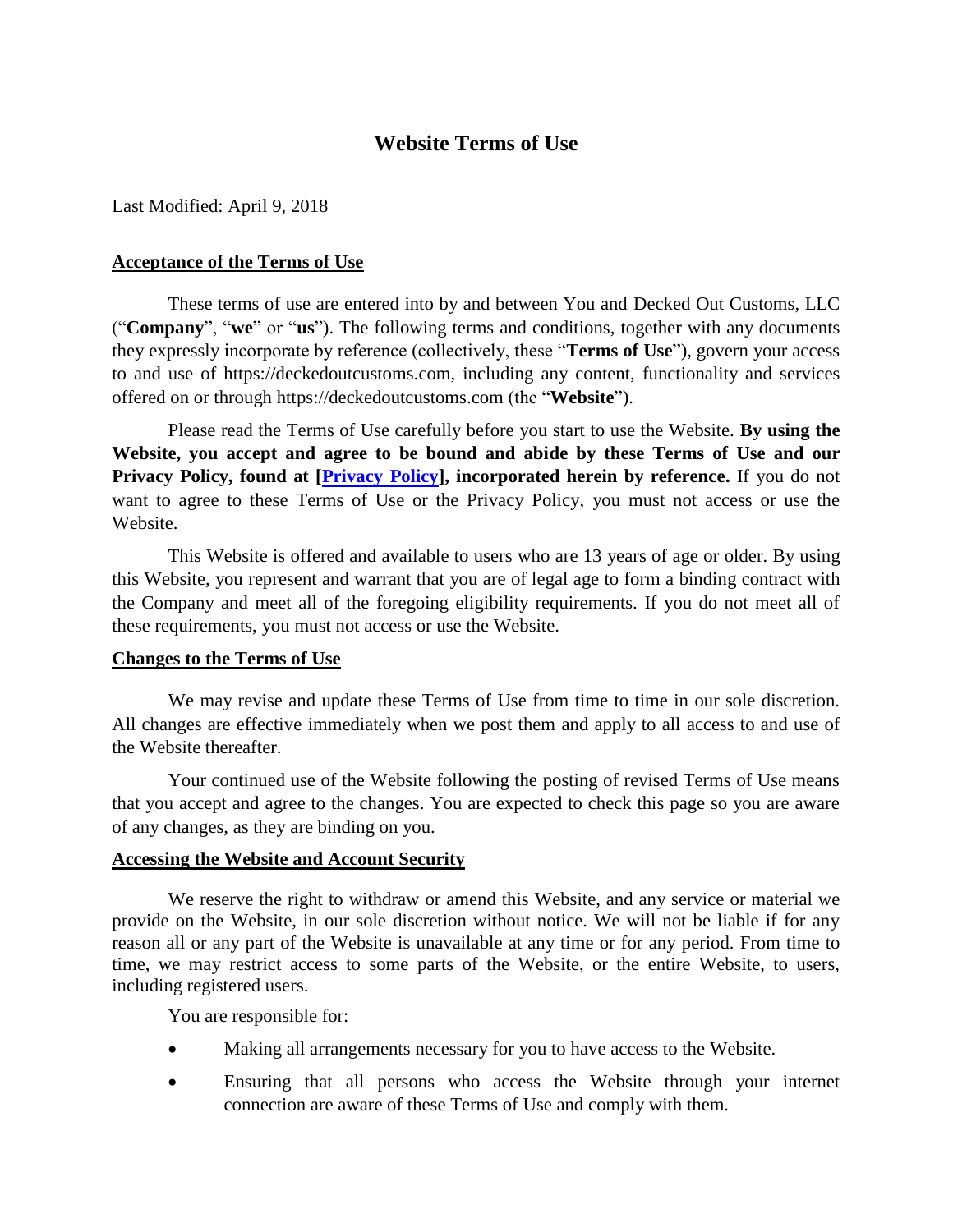To access the Website or some of the resources it offers, you may be asked to provide certain registration details or other information. It is a condition of your use of the Website that all the information you provide on the Website is correct, current and complete. You agree that all information you provide to register with this Website or otherwise, including but not limited to through the use of any interactive features on the Website, is governed by our Privacy Policy [\[Privacy Policy\]](Decked%20Out%20Customs/Privacy%20Policy%20-%20Decked%20Out%20Customs,%20LLC.pdf), and you consent to all actions we take with respect to your information consistent with our Privacy Policy.

If you choose, or are provided with, a user name, password or any other piece of information as part of our security procedures, you must treat such information as confidential, and you must not disclose it to any other person or entity. You also acknowledge that your account is personal to you and agree not to provide any other person with access to this Website or portions of it using your user name, password or other security information. You agree to notify us immediately of any unauthorized access to or use of your user name or password or any other breach of security. You also agree to ensure that you exit from your account at the end of each session. You should use particular caution when accessing your account from a public or shared computer so that others are not able to view or record your password or other personal information.

We have the right to disable any user name, password or other identifier, whether chosen by you or provided by us, at any time in our sole discretion for any or no reason, including if, in our opinion, you have violated any provision of these Terms of Use.

#### **Intellectual Property Rights**

The Website and its entire contents, features and functionality (including but not limited to all information, software, text, displays, images, video and audio, and the design, selection and arrangement thereof), are owned by the Company, its licensors or other providers of such material and are protected by United States and international copyright, trademark, patent, trade secret and other intellectual property or proprietary rights laws.

These Terms of Use permit you to use the Website for your personal, non-commercial use only. You must not reproduce, distribute, modify, create derivative works of, publicly display, publicly perform, republish, download, store or transmit any of the material on our Website, except as follows:

- Your computer may temporarily store copies of such materials in RAM incidental to your accessing and viewing those materials.
- You may store files that are automatically cached by your Web browser for display enhancement purposes.
- You may print or download one copy of a reasonable number of pages of the Website for your own personal, non-commercial use and not for further reproduction, publication or distribution.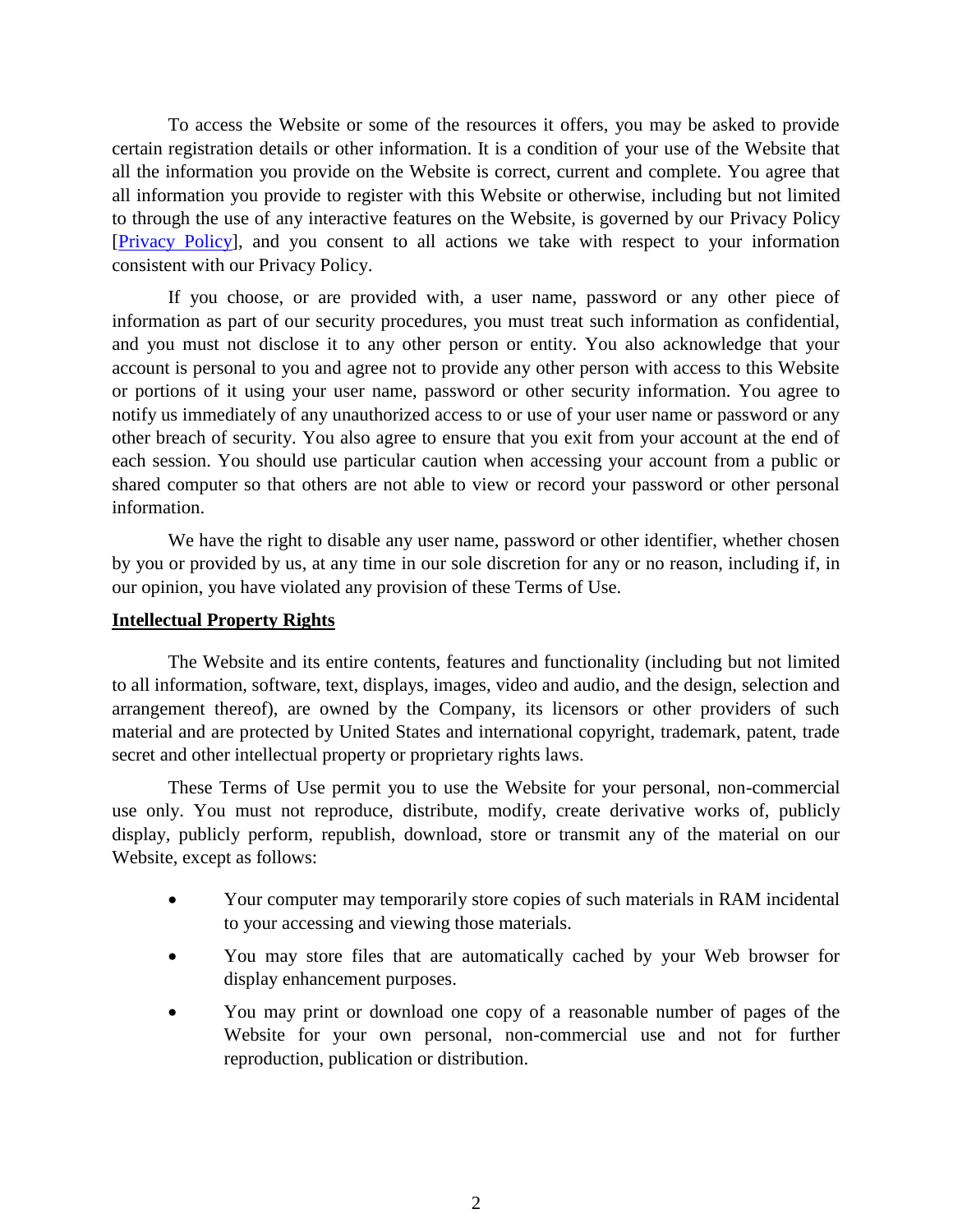If we provide desktop, mobile or other applications for download, you may download a single copy to your computer or mobile device solely for your own personal, non-commercial use, provided you agree to be bound by our end user license agreement for such applications.

You must not:

- Modify copies of any materials from this site.
- Use any illustrations, photographs, video or audio sequences or any graphics separately from the accompanying text.
- Delete or alter any copyright, trademark or other proprietary rights notices from copies of materials from this site.

You must not access or use for any commercial purposes any part of the Website or any services or materials available through the Website.

If you print, copy, modify, download or otherwise use or provide any other person with access to any part of the Website in breach of the Terms of Use, your right to use the Website will cease immediately and you must, at our option, return or destroy any copies of the materials you have made. No right, title or interest in or to the Website or any content on the Website is transferred to you, and all rights not expressly granted are reserved by the Company. Any use of the Website not expressly permitted by these Terms of Use is a breach of these Terms of Use and may violate copyright, trademark and other laws.

### **Trademarks**

The Company name, the Company logo, and all related names, logos, product and service names, designs and slogans are trademarks of the Company or its affiliates or licensors. You must not use such marks without the prior written permission of the Company. All other names, logos, product and service names, designs and slogans on this Website are the trademarks of their respective owners.

### **Prohibited Uses**

You may use the Website only for lawful purposes and in accordance with these Terms of Use. You agree not to use the Website:

- In any way that violates any applicable federal, state, local or international law or regulation (including, without limitation, any laws regarding the export of data or software to and from the US or other countries).
- For the purpose of exploiting, harming or attempting to exploit or harm minors in any way by exposing them to inappropriate content, asking for personally identifiable information or otherwise.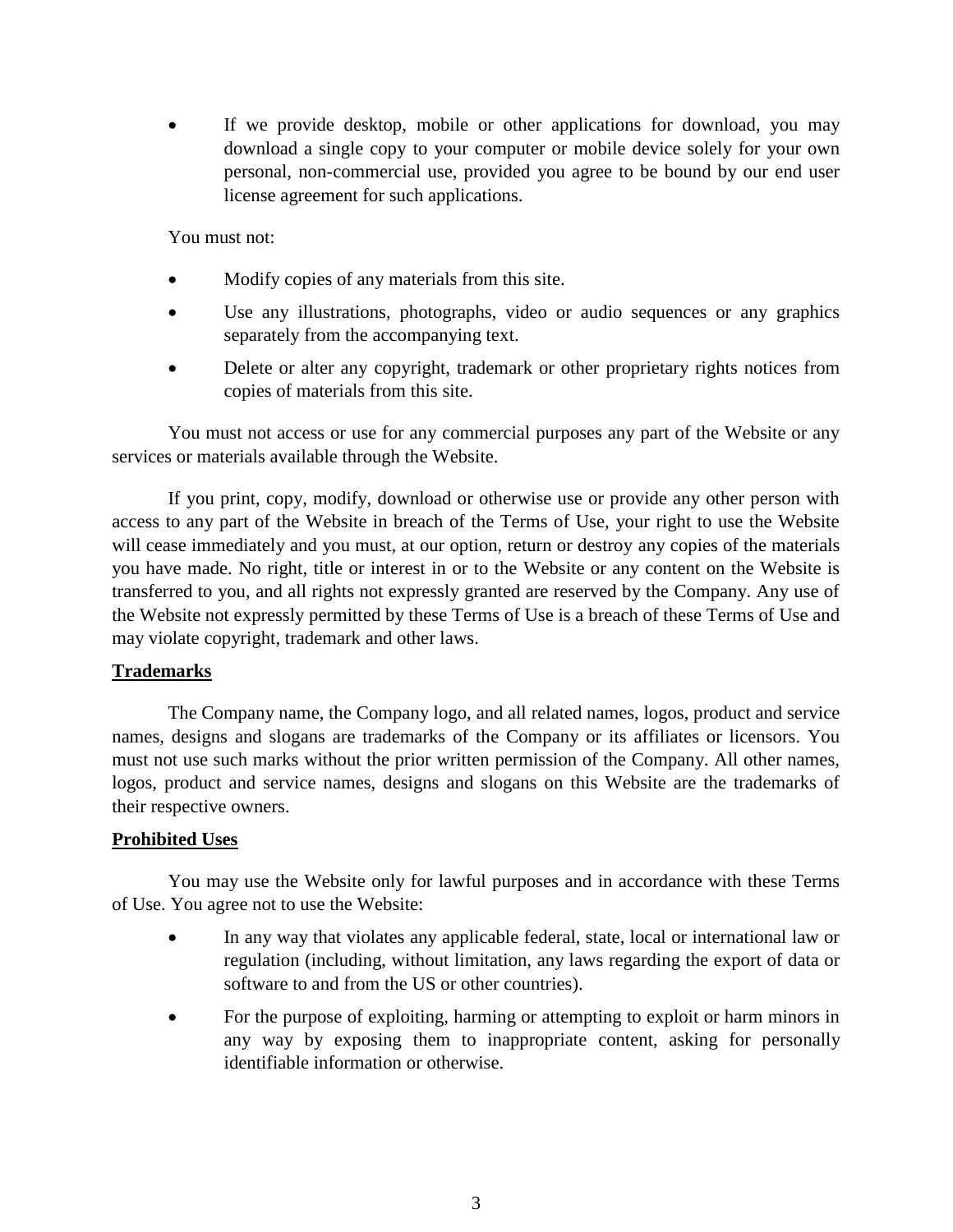- To send, knowingly receive, upload, download, use or re-use any material which does not comply with the terms set out in these Terms of Use.
- To transmit, or procure the sending of, any advertising or promotional material without our prior written consent, including any "junk mail", "chain letter" or "spam" or any other similar solicitation.
- To impersonate or attempt to impersonate the Company, a Company employee, another user or any other person or entity (including, without limitation, by using e-mail addresses associated with any of the foregoing).
- To engage in any other conduct that restricts or inhibits anyone's use or enjoyment of the Website, or which, as determined by us, may harm the Company or users of the Website or expose them to liability.

Additionally, you agree not to:

- Use the Website in any manner that could disable, overburden, damage, or impair the site or interfere with any other party's use of the Website, including their ability to engage in real time activities through the Website.
- Use any robot, spider or other automatic device, process or means to access the Website for any purpose, including monitoring or copying any of the material on the Website.
- Use any manual process to monitor or copy any of the material on the Website or for any other unauthorized purpose without our prior written consent.
- Use any device, software or routine that interferes with the proper working of the Website.
- Introduce any viruses, trojan horses, worms, logic bombs or other material which is malicious or technologically harmful.
- Attempt to gain unauthorized access to, interfere with, damage or disrupt any parts of the Website, the server on which the Website is stored, or any server, computer or database connected to the Website.
- Attack the Website via a denial-of-service attack or a distributed denial-of-service attack.
- Otherwise attempt to interfere with the proper working of the Website.

## **User Contributions**

The Website may contain message boards, profiles, forums, and other interactive features (collectively, "**Interactive Services**") that allow users to post, submit, publish, display or transmit to other users or other persons (hereinafter, "**post**") content or materials (collectively, "**User Contributions**") on or through the Website.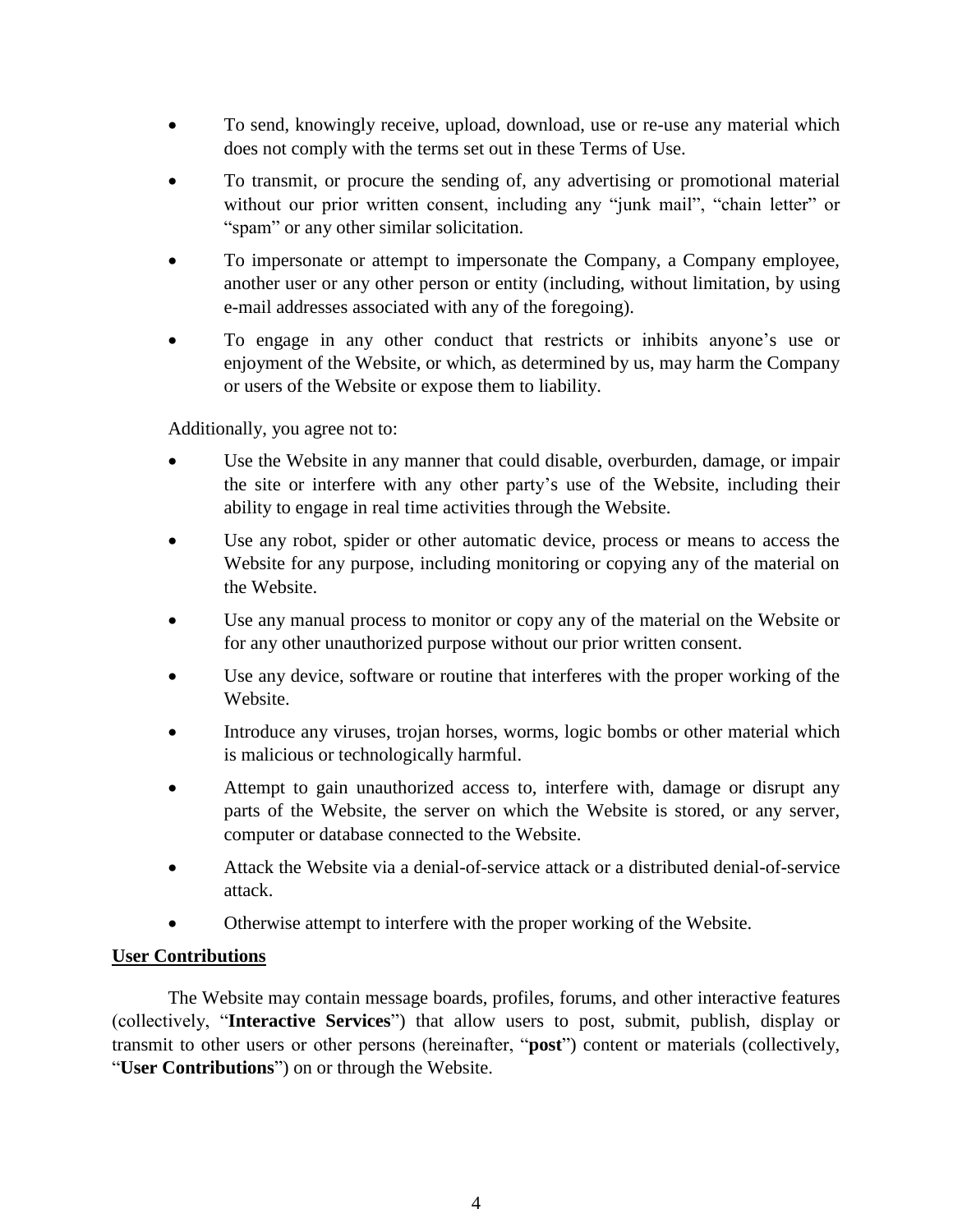All User Contributions must comply with the Content Standards set out in these Terms of Use.

Any User Contribution you post to the site will be considered non-confidential and nonproprietary. By providing any User Contribution on the Website, you grant us and our affiliates and service providers, and each of their and our respective licensees, successors and assigns the right to use, reproduce, modify, perform, display, distribute and otherwise disclose to third parties any such material for any purpose/according to your account settings.

You represent and warrant that:

- You own or control all rights in and to the User Contributions and have the right to grant the license granted above to us and our affiliates and service providers, and each of their and our respective licensees, successors and assigns.
- All of your User Contributions do and will comply with these Terms of Use.

You understand and acknowledge that you are responsible for any User Contributions you submit or contribute, and you, not the Company, have fully responsibility for such content, including its legality, reliability, accuracy and appropriateness.

We are not responsible, or liable to any third party, for the content or accuracy of any User Contributions posted by you or any other user of the Website.

### **Monitoring and Enforcement; Termination**

We have the right to:

- Remove or refuse to post any User Contributions for any or no reason in our sole discretion.
- Take any action with respect to any User Contribution that we deem necessary or appropriate in our sole discretion, including if we believe that such User Contribution violates the Terms of Use, including the Content Standards, infringes any intellectual property right or other right of any person or entity, threatens the personal safety of users of the Website or the public or could create liability for the Company.
- Disclose your identity or other information about you to any third party who claims that material posted by you violates their rights, including their intellectual property rights or their right to privacy.
- Take appropriate legal action, including without limitation, referral to law enforcement, for any illegal or unauthorized use of the Website.
- Terminate or suspend your access to all or part of the Website for any or no reason, including without limitation, any violation of these Terms of Use.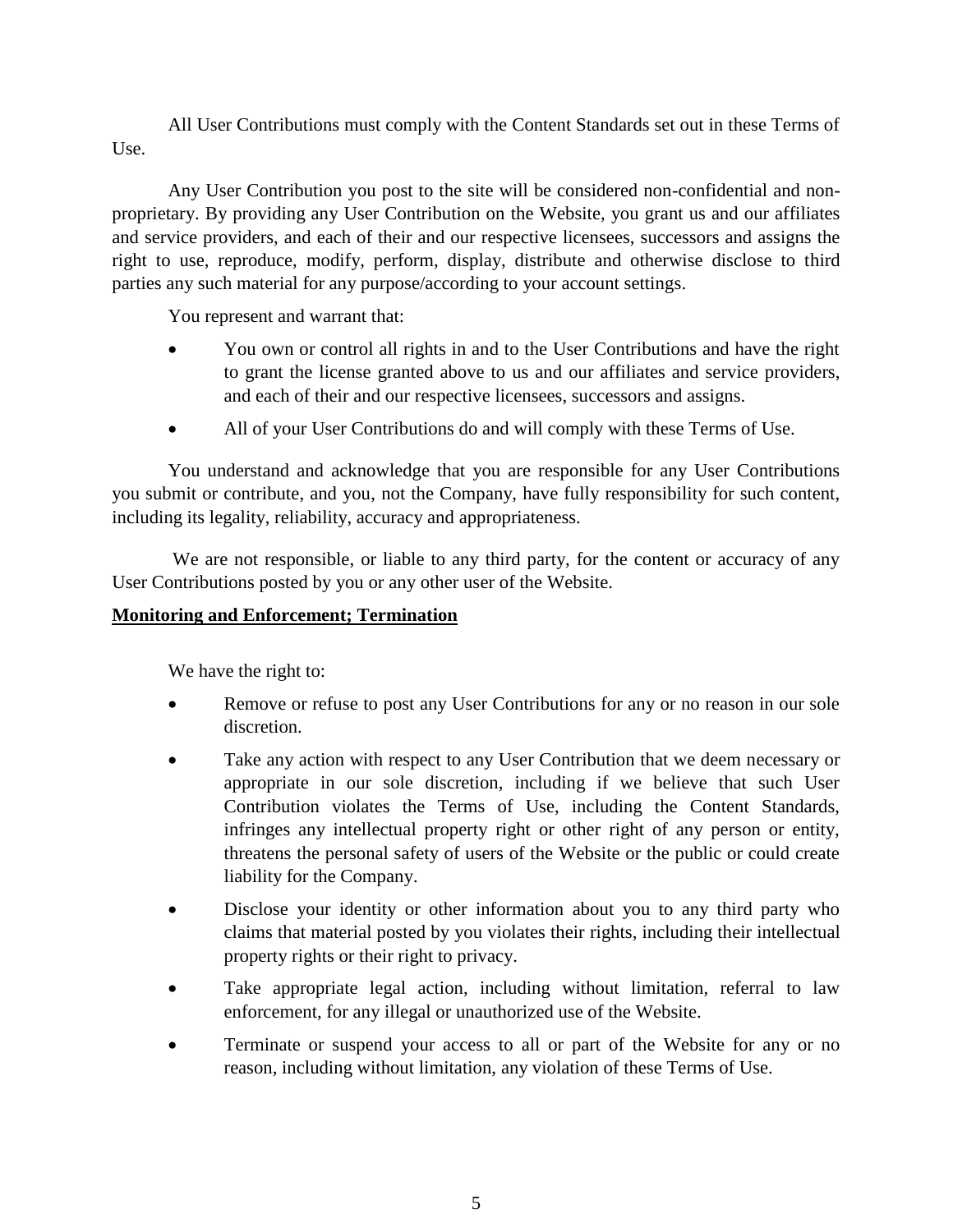Without limiting the foregoing, we have the right to fully cooperate with any law enforcement authorities or court order requesting or directing us to disclose the identity or other information of anyone posting any materials on or through the Website. YOU WAIVE AND HOLD HARMLESS THE COMPANY AND ITS AFFILIATES, LICENSEES AND SERVICE PROVIDERS FROM ANY CLAIMS RESULTING FROM ANY ACTION TAKEN BY ANY OF THE FOREGOING PARTIES DURING OR AS A RESULT OF ITS INVESTIGATIONS AND FROM ANY ACTIONS TAKEN AS A CONSEQUENCE OF INVESTIGATIONS BY EITHER SUCH PARTIES OR LAW ENFORCEMENT AUTHORITIES.

However, we cannot review material before it is posted on the Website and cannot ensure prompt removal of objectionable material after it has been posted. Accordingly, we assume no liability for any action or inaction regarding transmissions, communications or content provided by any user or third party. We have no liability or responsibility to anyone for performance or nonperformance of the activities described in this section.

### **Content Standards**

These content standards apply to any and all User Contributions and use of Interactive Services. User Contributions must in their entirety comply with all applicable federal, state, local and international laws and regulations. Without limiting the foregoing, User Contributions must not:

- Contain any material which is defamatory, obscene, indecent, abusive, offensive, harassing, violent, hateful, inflammatory or otherwise objectionable.
- Promote sexually explicit or pornographic material, violence, or discrimination based on race, sex, religion, nationality, disability, sexual orientation or age.
- Infringe any patent, trademark, trade secret, copyright or other intellectual property or other rights of any other person.
- Violate the legal rights (including the rights of publicity and privacy) of others or contain any material that could give rise to any civil or criminal liability under applicable laws or regulations or that otherwise may be in conflict with these Terms of Use and our Privacy Policy [\[Privacy Policy\]](Decked%20Out%20Customs/Privacy%20Policy%20-%20Decked%20Out%20Customs,%20LLC.pdf).
- Be likely to deceive any person.
- Promote any illegal activity, or advocate, promote or assist any unlawful act.
- Cause annoyance, inconvenience or needless anxiety or be likely to upset, embarrass, alarm or annoy any other person.
- Impersonate any person or misrepresent your identity or affiliation with any person or organization.
- Involve commercial activities or sales, such as contests, sweepstakes and other sales promotions, barter or advertising.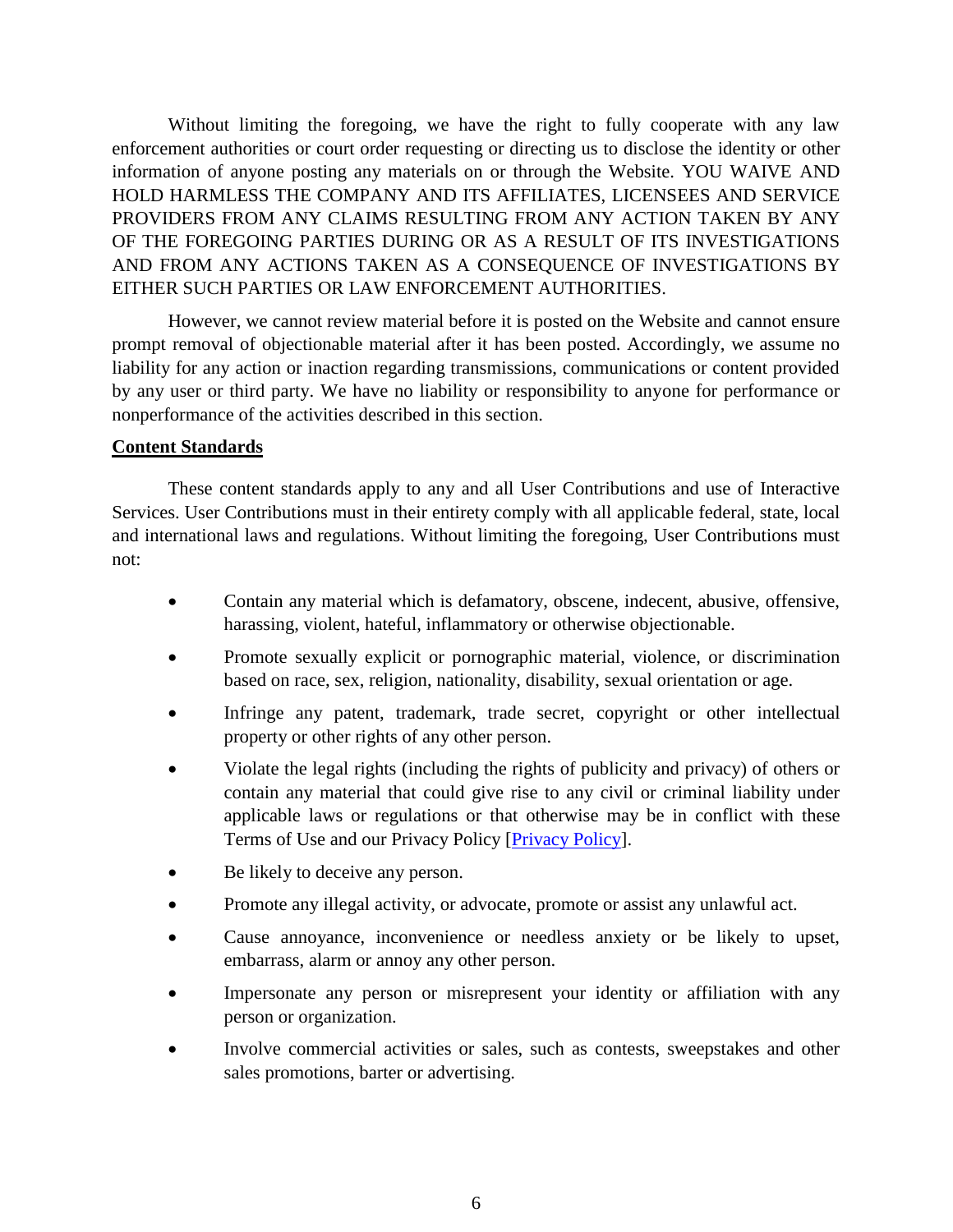• Give the impression that they emanate from or are endorsed by us or any other person or entity if this is not the case.

#### **Reliance on Information Posted**

The information presented on or through the Website is made available solely for general information purposes. We do not warrant the accuracy, completeness or usefulness of this information. Any reliance you place on such information is strictly at your own risk. We disclaim all liability and responsibility arising from any reliance placed on such materials by you or any other visitor to the Website, or by anyone who may be informed of any of its contents.

This Website may include content provided by third parties, including materials provided by other users, third-party licensors, syndicators, aggregators and/or reporting services. All statements and/or opinions expressed in these materials, and all articles and responses to questions and other content, other than the content provided by the Company, are solely the opinions and the responsibility of the person or entity providing those materials. These materials do not necessarily reflect the opinion of the Company. We are not responsible, or liable to you or any third party, for the content or accuracy of any materials provided by any third parties.

#### **Changes to the Website**

We may update the content on this Website from time to time, but its content is not necessarily complete or up-to-date. Any of the material on the Website may be out of date at any given time, and we are under no obligation to update such material.

#### **Information About You and Your Visits to the Website**

All information we collect on this Website is subject to our Privacy Policy [\[Privacy](Decked%20Out%20Customs/Privacy%20Policy%20-%20Decked%20Out%20Customs,%20LLC.pdf)  [Policy\]](Decked%20Out%20Customs/Privacy%20Policy%20-%20Decked%20Out%20Customs,%20LLC.pdf). By using the Website, you consent to all actions taken by us with respect to your information in compliance with the Privacy Policy.

#### **Online Purchases and Other Terms and Conditions**

All purchases through our site or other transactions for the sale of goods or services formed through the Website or as a result of visits made by you are governed by our Terms of Sale [link to Terms of Sale], which are hereby incorporated into these Terms of Use.

Additional terms and conditions may also apply to specific portions, services or features of the Website. All such additional terms and conditions are hereby incorporated by this reference into these Terms of Use.

#### **Linking to the Website and Social Media Features**

You may link to our homepage, provided you do so in a way that is fair and legal and does not damage our reputation or take advantage of it, but you must not establish a link in such a way as to suggest any form of association, approval or endorsement on our part without our express written consent.

This Website may provide certain social media features that enable you to: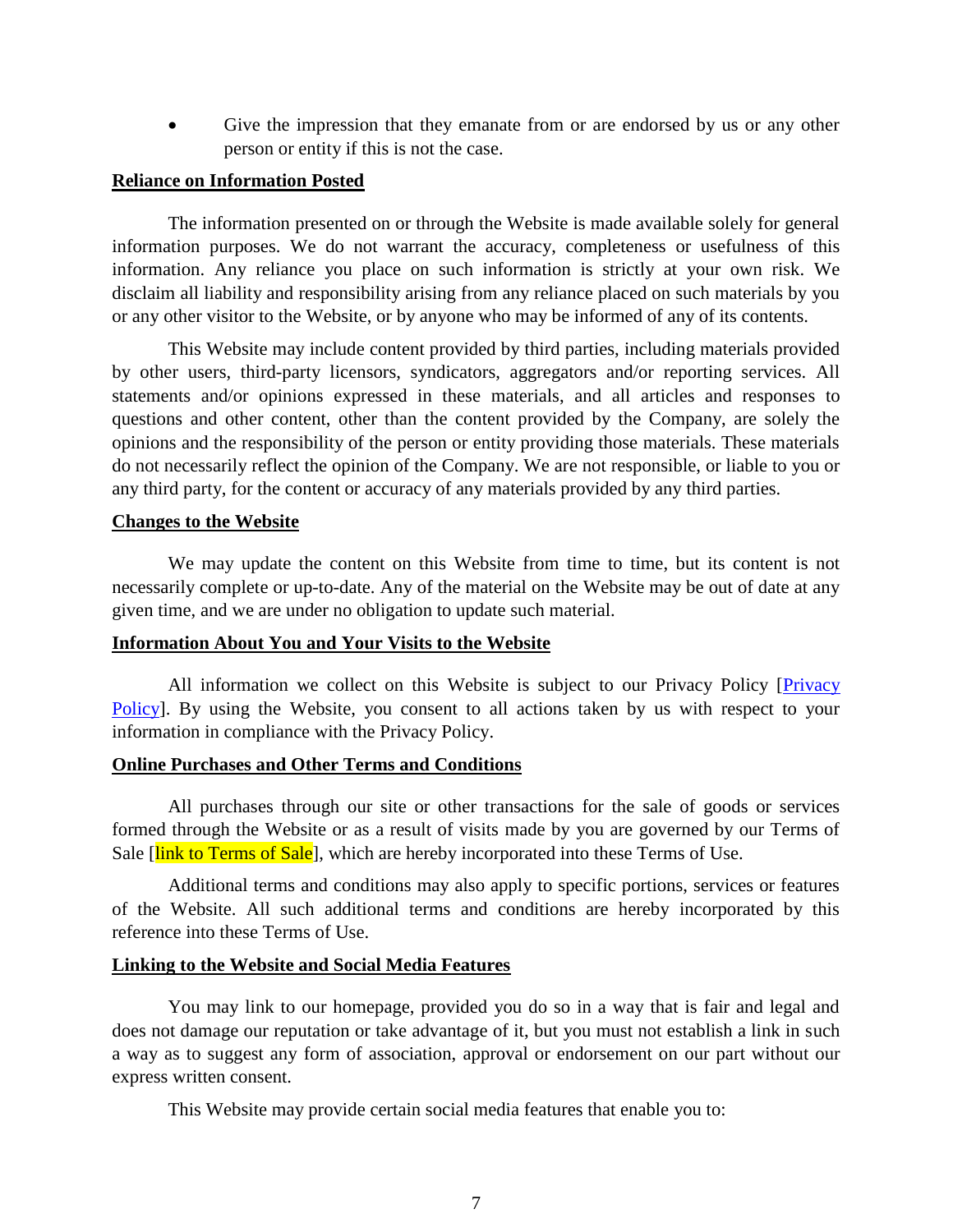- Link from your own or certain third-party websites to certain content on this Website.
- Send e-mails or other communications with certain content, or links to certain content, on this Website.
- Cause limited portions of content on this Website to be displayed or appear to be displayed on your own or certain third-party websites.

You may use these features solely as they are provided by us[, and solely with respect to the content they are displayed with[ and otherwise in accordance with any additional terms and conditions we provide with respect to such features]. Subject to the foregoing, you must not:

- Establish a link from any website that is not owned by you.
- Cause the Website or portions of it to be displayed, or appear to be displayed by, for example, framing, deep linking or in-line linking, on any other site.
- Link to any part of the Website other than the homepage.
- Otherwise take any action with respect to the materials on this Website that is inconsistent with any other provision of these Terms of Use.

You agree to cooperate with us in causing any unauthorized framing or linking immediately to cease. We reserve the right to withdraw linking permission without notice.

We may disable all or any social media features and any links at any time without notice in our discretion.

#### **Links from the Website**

If the Website contains links to other sites and resources provided by third parties, these links are provided for your convenience only. This includes links contained in advertisements, including banner advertisements and sponsored links. We have no control over the contents of those sites or resources and accept no responsibility for them or for any loss or damage that may arise from your use of them. If you decide to access any of the third-party websites linked to this Website, you do so entirely at your own risk and subject to the terms and conditions of use for such websites.

### **Geographic Restrictions**

The owner of the Website is based in the state of Iowa in the United States. We provide this Website for use only by persons located in the United States. We make no claims that the Website or any of its content is accessible or appropriate outside of the United States. Access to the Website may not be legal by certain persons or in certain countries. If you access the Website from outside the United States, you do so on your own initiative and are responsible for compliance with local laws.

#### **Disclaimer of Warranties**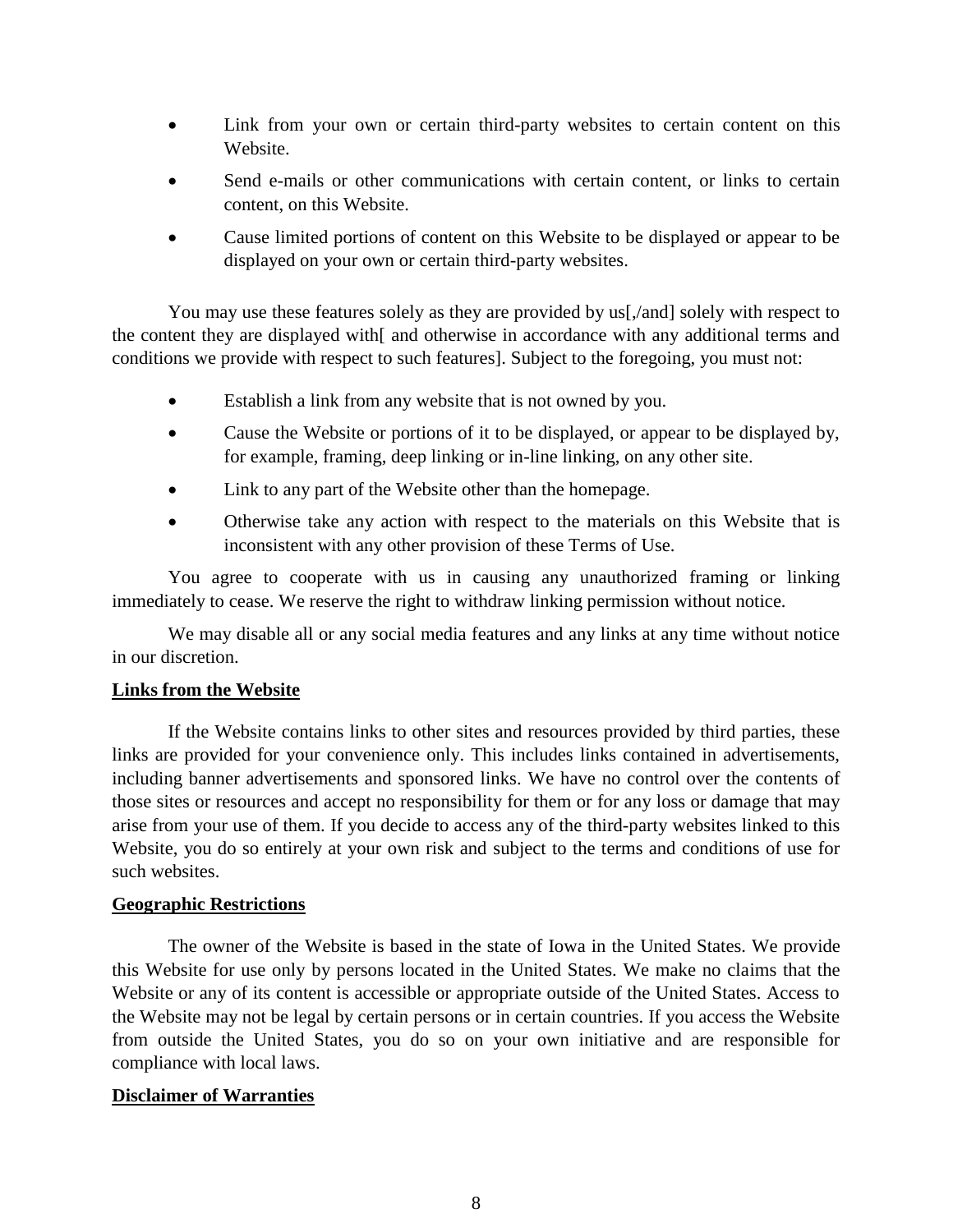You understand that we cannot and do not guarantee or warrant that files available for downloading from the internet or the Website will be free of viruses or other destructive code. You are responsible for implementing sufficient procedures and checkpoints to satisfy your particular requirements for anti-virus protection and accuracy of data input and output, and for maintaining a means external to our site for any reconstruction of any lost data. WE WILL NOT BE LIABLE FOR ANY LOSS OR DAMAGE CAUSED BY A DISTRIBUTED DENIAL-OF-SERVICE ATTACK, VIRUSES OR OTHER TECHNOLOGICALLY HARMFUL MATERIAL THAT MAY INFECT YOUR COMPUTER EQUIPMENT, COMPUTER PROGRAMS, DATA OR OTHER PROPRIETARY MATERIAL DUE TO YOUR USE OF THE WEBSITE OR ANY SERVICES OR ITEMS OBTAINED THROUGH THE WEBSITE OR TO YOUR DOWNLOADING OF ANY MATERIAL POSTED ON IT, OR ON ANY WEBSITE LINKED TO IT.

YOUR USE OF THE WEBSITE, ITS CONTENT AND ANY SERVICES OR ITEMS OBTAINED THROUGH THE WEBSITE IS AT YOUR OWN RISK. THE WEBSITE, ITS CONTENT AND ANY SERVICES OR ITEMS OBTAINED THROUGH THE WEBSITE ARE PROVIDED ON AN "AS IS" AND "AS AVAILABLE" BASIS, WITHOUT ANY WARRANTIES OF ANY KIND, EITHER EXPRESS OR IMPLIED. NEITHER THE COMPANY NOR ANY PERSON ASSOCIATED WITH THE COMPANY MAKES ANY WARRANTY OR REPRESENTATION WITH RESPECT TO THE COMPLETENESS, SECURITY, RELIABILITY, QUALITY, ACCURACY OR AVAILABILITY OF THE WEBSITE. WITHOUT LIMITING THE FOREGOING, NEITHER THE COMPANY NOR ANYONE ASSOCIATED WITH THE COMPANY REPRESENTS OR WARRANTS THAT THE WEBSITE, ITS CONTENT OR ANY SERVICES OR ITEMS OBTAINED THROUGH THE WEBSITE WILL BE ACCURATE, RELIABLE, ERROR-FREE OR UNINTERRUPTED, THAT DEFECTS WILL BE CORRECTED, THAT OUR SITE OR THE SERVER THAT MAKES IT AVAILABLE ARE FREE OF VIRUSES OR OTHER HARMFUL COMPONENTS OR THAT THE WEBSITE OR ANY SERVICES OR ITEMS OBTAINED THROUGH THE WEBSITE WILL OTHERWISE MEET YOUR NEEDS OR EXPECTATIONS.

THE COMPANY HEREBY DISCLAIMS ALL WARRANTIES OF ANY KIND, WHETHER EXPRESS OR IMPLIED, STATUTORY OR OTHERWISE, INCLUDING BUT NOT LIMITED TO ANY WARRANTIES OF MERCHANTABILITY, NON-INFRINGEMENT AND FITNESS FOR PARTICULAR PURPOSE.

THE FOREGOING DOES NOT AFFECT ANY WARRANTIES WHICH CANNOT BE EXCLUDED OR LIMITED UNDER APPLICABLE LAW.

### **Limitation on Liability**

IN NO EVENT WILL THE COMPANY, ITS AFFILIATES OR THEIR LICENSORS, SERVICE PROVIDERS, EMPLOYEES, AGENTS, OFFICERS, DIRECTORS OR MANAGERS BE LIABLE FOR DAMAGES OF ANY KIND, UNDER ANY LEGAL THEORY, ARISING OUT OF OR IN CONNECTION WITH YOUR USE, OR INABILITY TO USE, THE WEBSITE, ANY WEBSITES LINKED TO IT, ANY CONTENT ON THE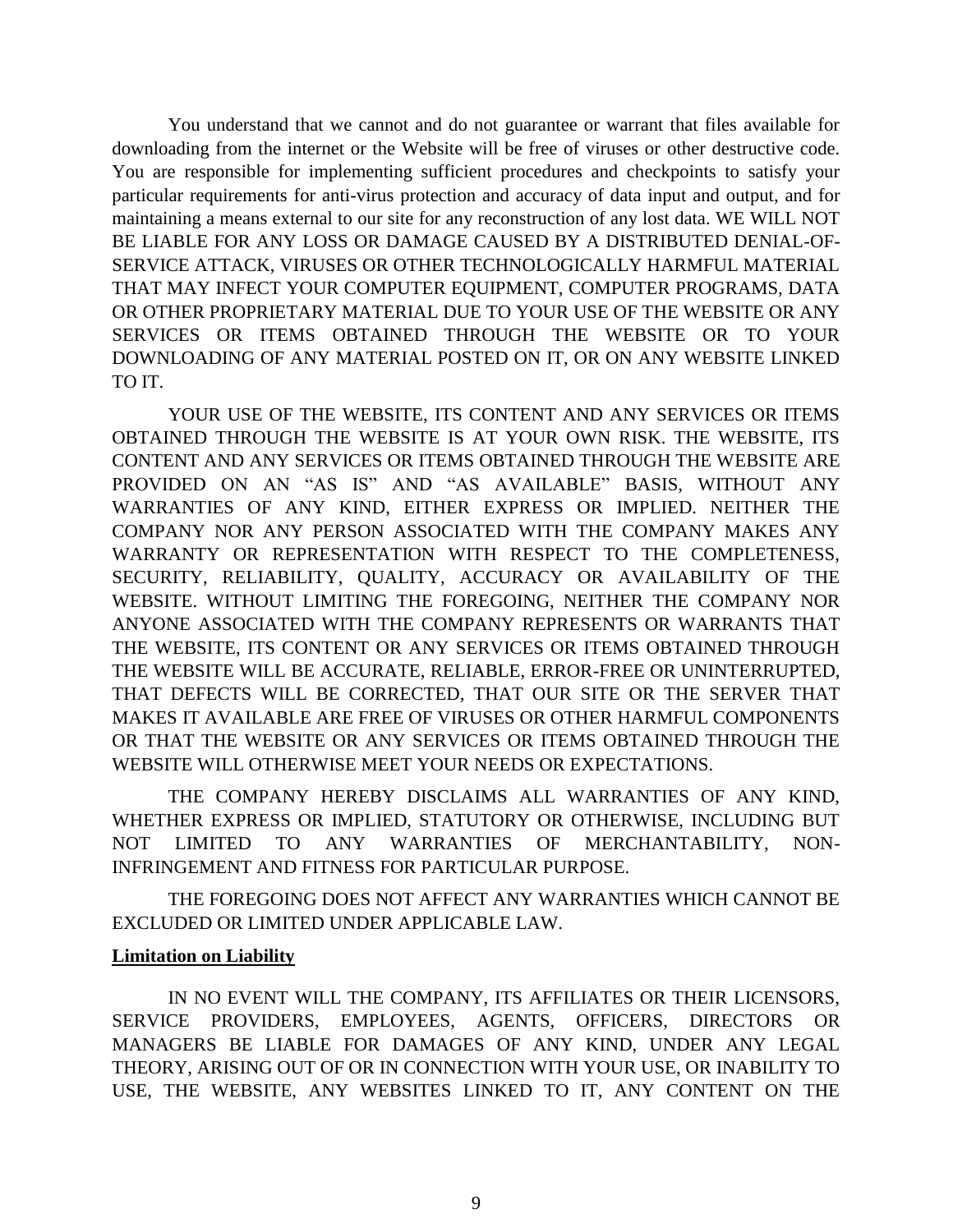WEBSITE OR SUCH OTHER WEBSITES OR ANY SERVICES OR ITEMS OBTAINED THROUGH THE WEBSITE OR SUCH OTHER WEBSITES, INCLUDING ANY DIRECT, INDIRECT, SPECIAL, INCIDENTAL, CONSEQUENTIAL OR PUNITIVE DAMAGES, INCLUDING BUT NOT LIMITED TO, PERSONAL INJURY, PAIN AND SUFFERING, EMOTIONAL DISTRESS, LOSS OF REVENUE, LOSS OF PROFITS, LOSS OF BUSINESS OR ANTICIPATED SAVINGS, LOSS OF USE, LOSS OF GOODWILL, LOSS OF DATA, AND WHETHER CAUSED BY TORT (INCLUDING NEGLIGENCE), BREACH OF CONTRACT OR OTHERWISE, EVEN IF FORESEEABLE.

THE FOREGOING DOES NOT AFFECT ANY LIABILITY WHICH CANNOT BE EXCLUDED OR LIMITED UNDER APPLICABLE LAW.

#### **Indemnification**

You agree to defend, indemnify and hold harmless the Company, its affiliates, licensors and service providers, and its and their respective officers, directors, managers, employees, contractors, agents, licensors, suppliers, successors and assigns from and against any claims, liabilities, damages, judgments, awards, losses, costs, expenses or fees (including reasonable attorneys' fees) arising out of or relating to your violation of these Terms of Use or your use of the Website, including, but not limited to, your User Contributions, any use of the Website's content, services and products other than as expressly authorized in these Terms of Use or your use of any information obtained from the Website.

#### **Governing Law and Jurisdiction**

All matters relating to the Website and these Terms of Use and any dispute or claim arising therefrom or related thereto (in each case, including non-contractual disputes or claims), shall be governed by and construed in accordance with the internal laws of the State of Iowa without giving effect to any choice or conflict of law provision or rule (whether of the State of Iowa or any other jurisdiction).

Any legal suit, action or proceeding arising out of, or related to, these Terms of Use or the Website shall be instituted exclusively in the federal courts of the United States or the courts of the State of Iowa in each case located in the County of Polk although we retain the right to bring any suit, action or proceeding against you for breach of these Terms of Use in your country of residence or any other relevant country. You waive any and all objections to the exercise of jurisdiction over you by such courts and to venue in such courts.

#### **Arbitration**

At Company's sole discretion, it may require You to submit any disputes arising from the use of these Terms of Use or the Website, including disputes arising from or concerning their interpretation, violation, invalidity, non-performance, or termination, to final and binding arbitration under the Rules of Arbitration of the American Arbitration Association applying Iowa law.

#### **Waiver and Severability**